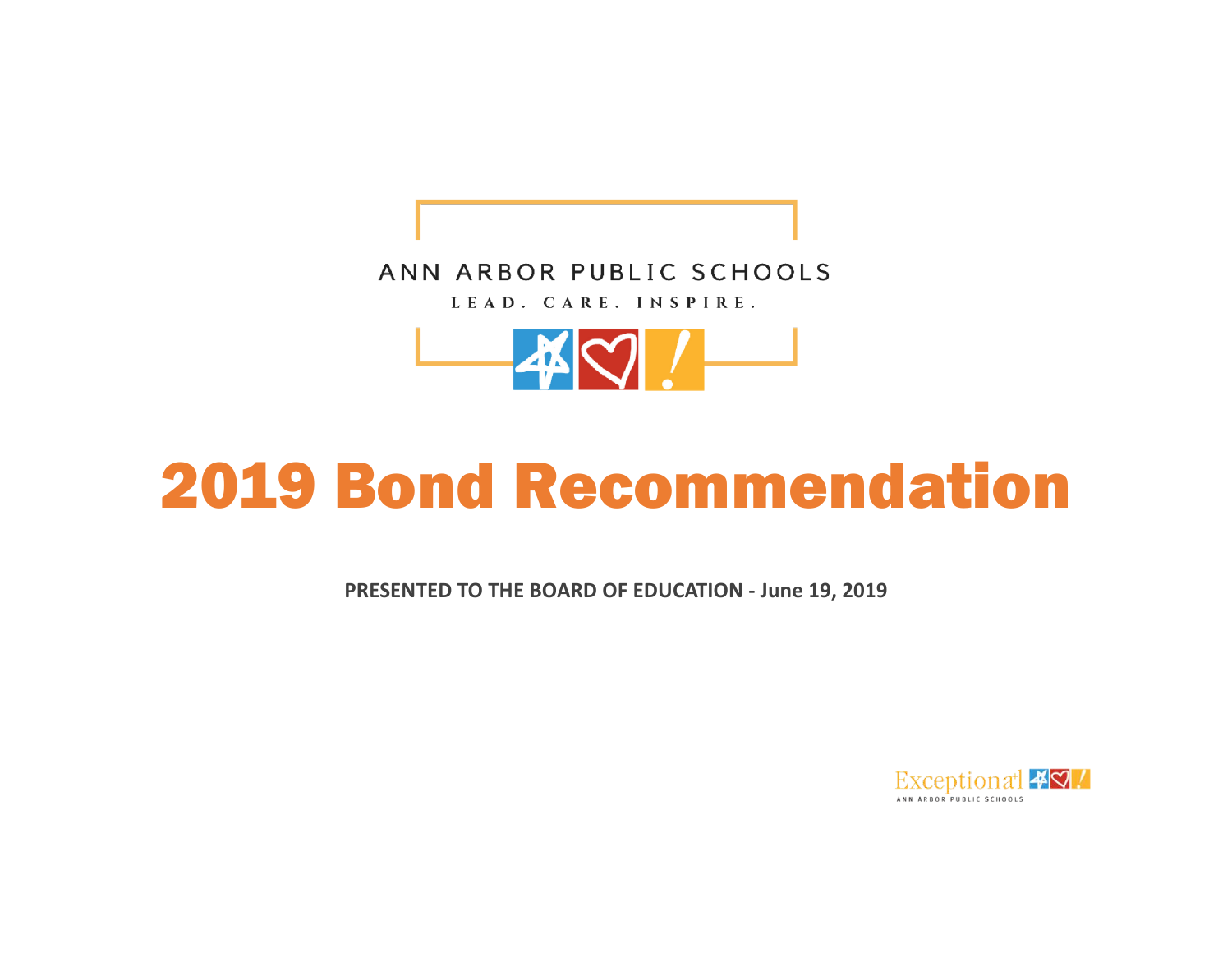## **2019 BOND PREPARATION STEPS**

- 1. Comprehensive External Assessment of our Facilities 2017-2018
- 2. Review of Possible Financial Scenarios December, 2018-June, 2019
- 3. Presentations & Discussion with the Board of Education 2017-2019
- 4. Conduct Survey of Possible Voters May, 2019-June, 2019
- 5. First Briefing, 2019 Bond Recommendation June 19, 2019

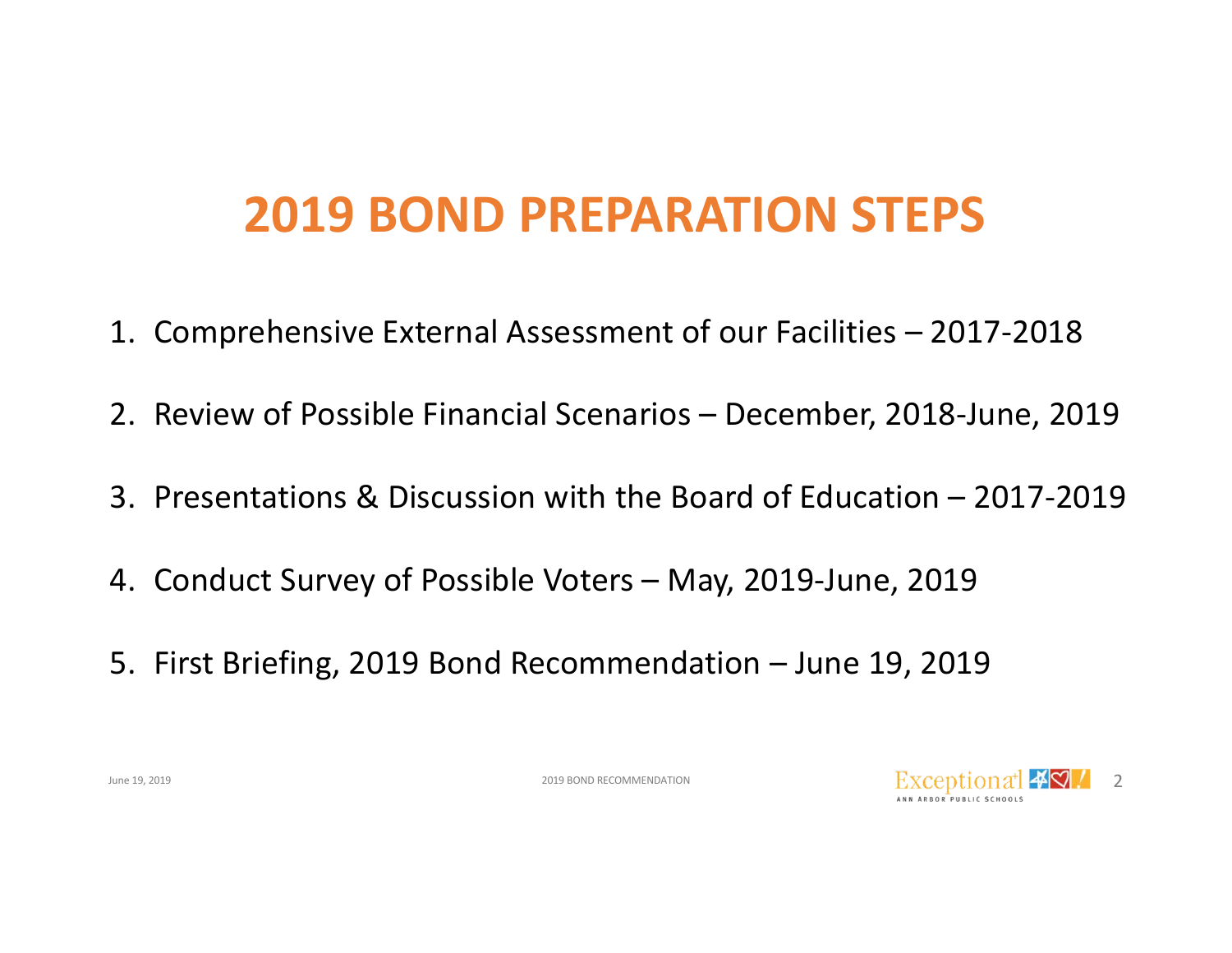## **CONCLUSIONS**

- 1. The Ann Arbor Public Schools community values a quality education for every child
- 2. AAPS buildings and grounds are aging and in need of major capital investment
- 3. The quality of the built environment directly impacts student achievement and the core mission of the District
- 4. We have received beautiful schools and properties from previous generations, and now it is our responsibility as good stewards to prepare for future generations in AAPS

2019 BOND RECOMMENDATION

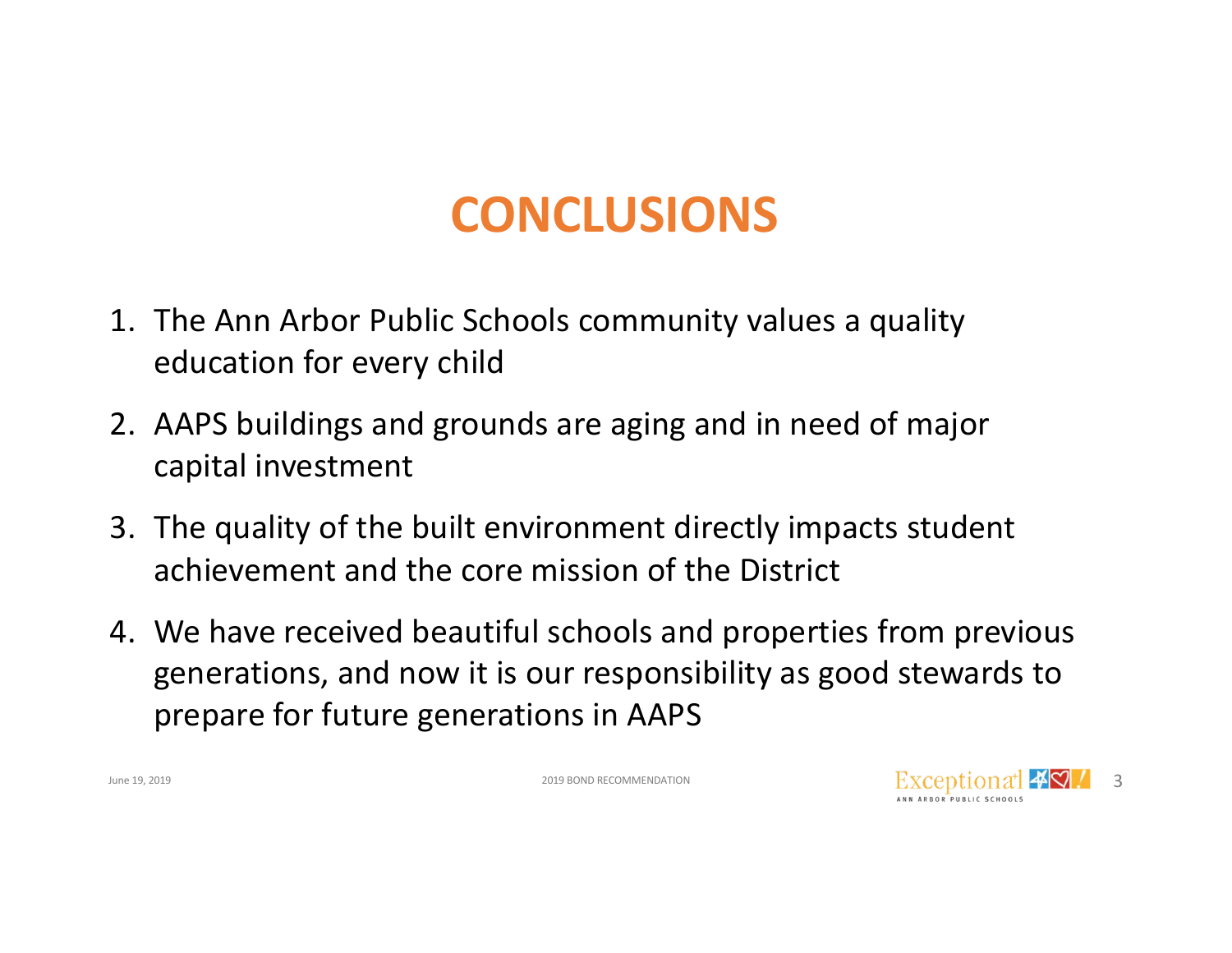#### **RECOMMEND**

Board of Education to approve the placement of 2019 Bond in an amount not to exceed one billion dollars to the School District's electors on November 5, 2019





2019 BOND RECOMMENDATION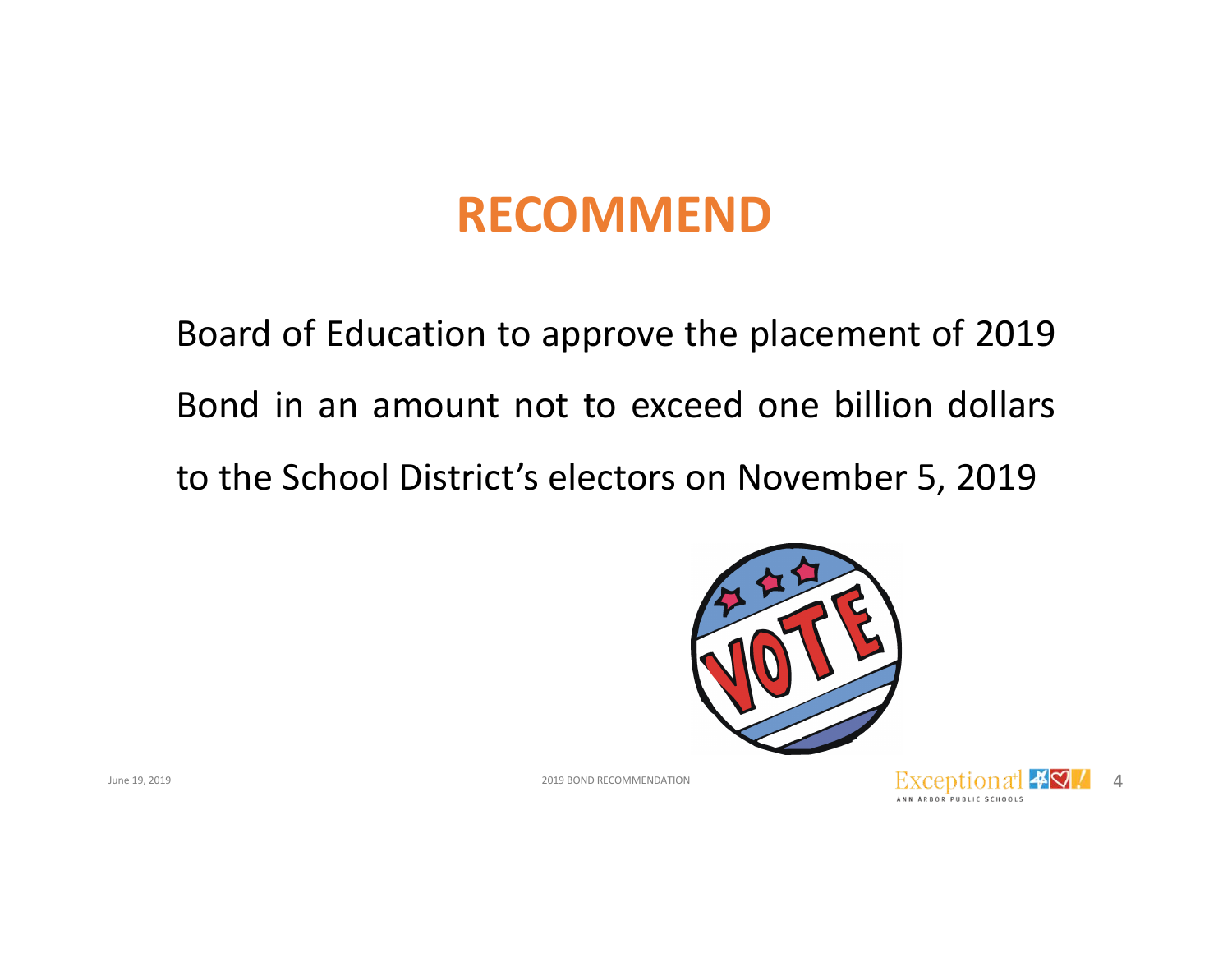### **TOTAL CAPITAL NEEDS**

|          | <b>Facilities Condition</b><br><b>Assessment (FCA) Needs</b> | Other Needs *<br>(Not In FCA) | <b>Total Needs</b> |
|----------|--------------------------------------------------------------|-------------------------------|--------------------|
| 2-Years  | \$148,562,000                                                | \$46,690,000                  | \$195,252,000      |
| 5-Years  | \$344,378,000                                                | \$122,110,124                 | \$466,488,124      |
| 10-Years | \$504,274,000                                                | \$263,669,224                 | \$767,943,224      |
| 20-Years | \$823,780,000                                                | \$618,018,613                 | \$1,441,798,613    |

\* Needs not included in the Facilities Condition Assessment include: Busses, Technology, Furniture, Musical Instruments, Gardens, Improved Kitchens, Additions/New Schools for Growth, additional Solar Power, Geothermal, Optimized Classrooms for Health and Wellbeing, and other items.

2019 BOND RECOMMENDATION

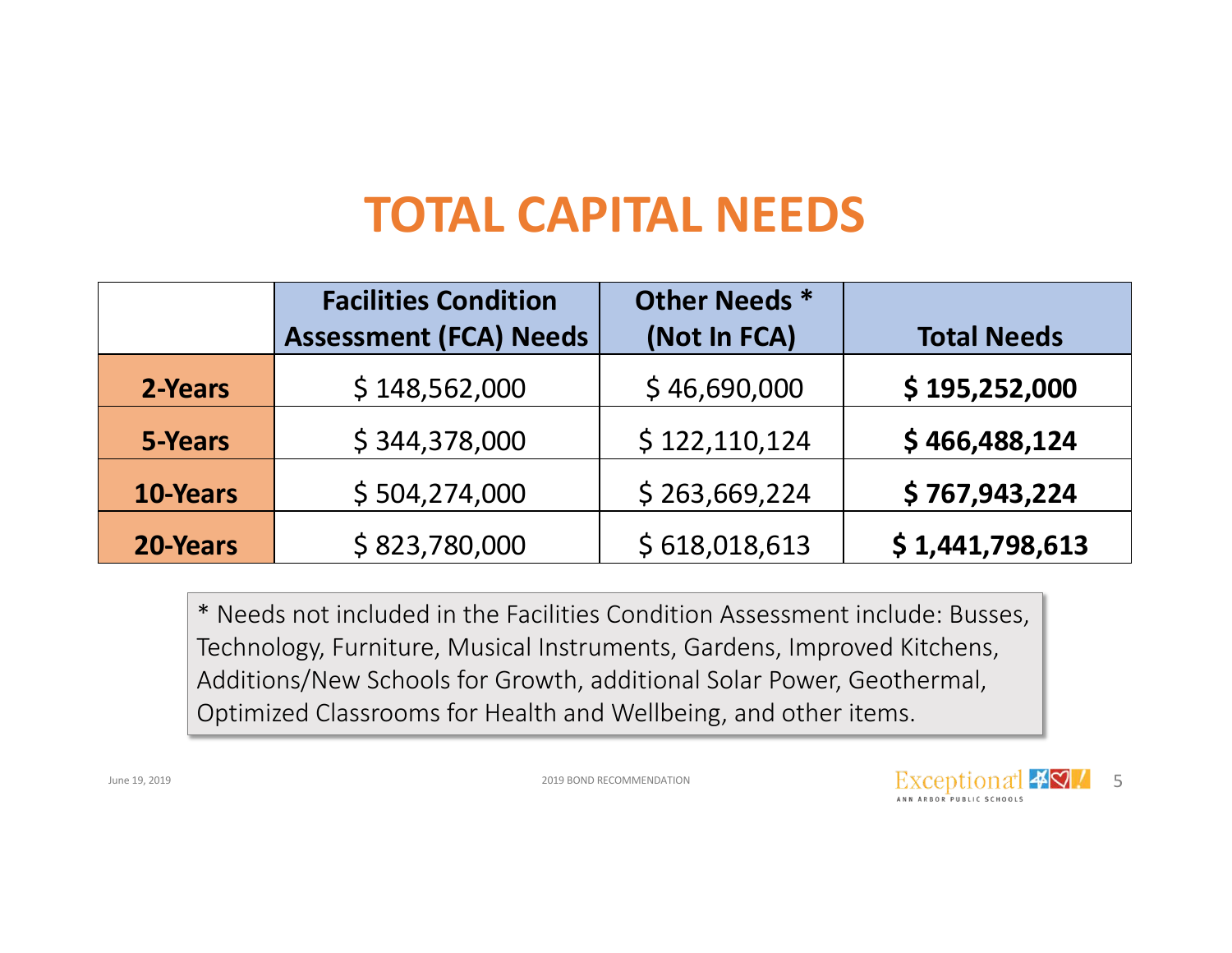## **Ann Arbor Public Schools Residential Parcels - Average by Area**

|                          | Average<br><b>Taxable</b><br><b>Values</b> |           | <b>Current</b><br><b>Mills</b><br><b>Levied</b> |    | <b>New Mills To</b><br><b>Be Levied</b> |    | TULAI IVIIII JU<br><b>Be Levied If</b><br><b>Proposal</b><br><b>Passed</b> |  |
|--------------------------|--------------------------------------------|-----------|-------------------------------------------------|----|-----------------------------------------|----|----------------------------------------------------------------------------|--|
|                          |                                            |           | 2.45                                            |    | 1.65                                    |    | 4.10                                                                       |  |
| Ann Arbor City           | \$                                         | 132,675   | \$<br>325                                       | \$ | 219                                     | \$ | 544                                                                        |  |
| Ann Arbor Twp.           | \$                                         | 209,467   | \$<br>513                                       | \$ | 346                                     | \$ | 859                                                                        |  |
| Lodi Twp.                | \$                                         | 154,933   | \$<br>380                                       | \$ | 256                                     |    | 635                                                                        |  |
| Northfield Twp.          | \$                                         | 157,467   | \$<br>386                                       | \$ | 260                                     |    | 646                                                                        |  |
| Pittsfield Twp.          | \$                                         | 106,300   | \$<br>260                                       | \$ | 175                                     |    | 436                                                                        |  |
| Salem Twp.               | \$                                         | 211,254   | \$<br>518                                       | \$ | 349                                     |    | 866                                                                        |  |
| Scio Twp.                | \$                                         | 167,335   | \$<br>410                                       | \$ | 276                                     | \$ | 686                                                                        |  |
| Superior Twp.            | \$                                         | 232,344   | \$<br>569                                       | \$ | 383                                     | \$ | 953                                                                        |  |
| Webster Twp.             | \$                                         | 148,862   | \$<br>365                                       | \$ | 246                                     | \$ | 610                                                                        |  |
| <b>ANN ARBOR SCHOOLS</b> |                                            | \$138,001 | \$<br>338                                       | \$ | 228                                     | \$ | 566                                                                        |  |

June 19, 2019 2019 BOND RECOMMENDATION 6ANN ARBOR PUBLIC SCHOOLS

**Total Mills To**